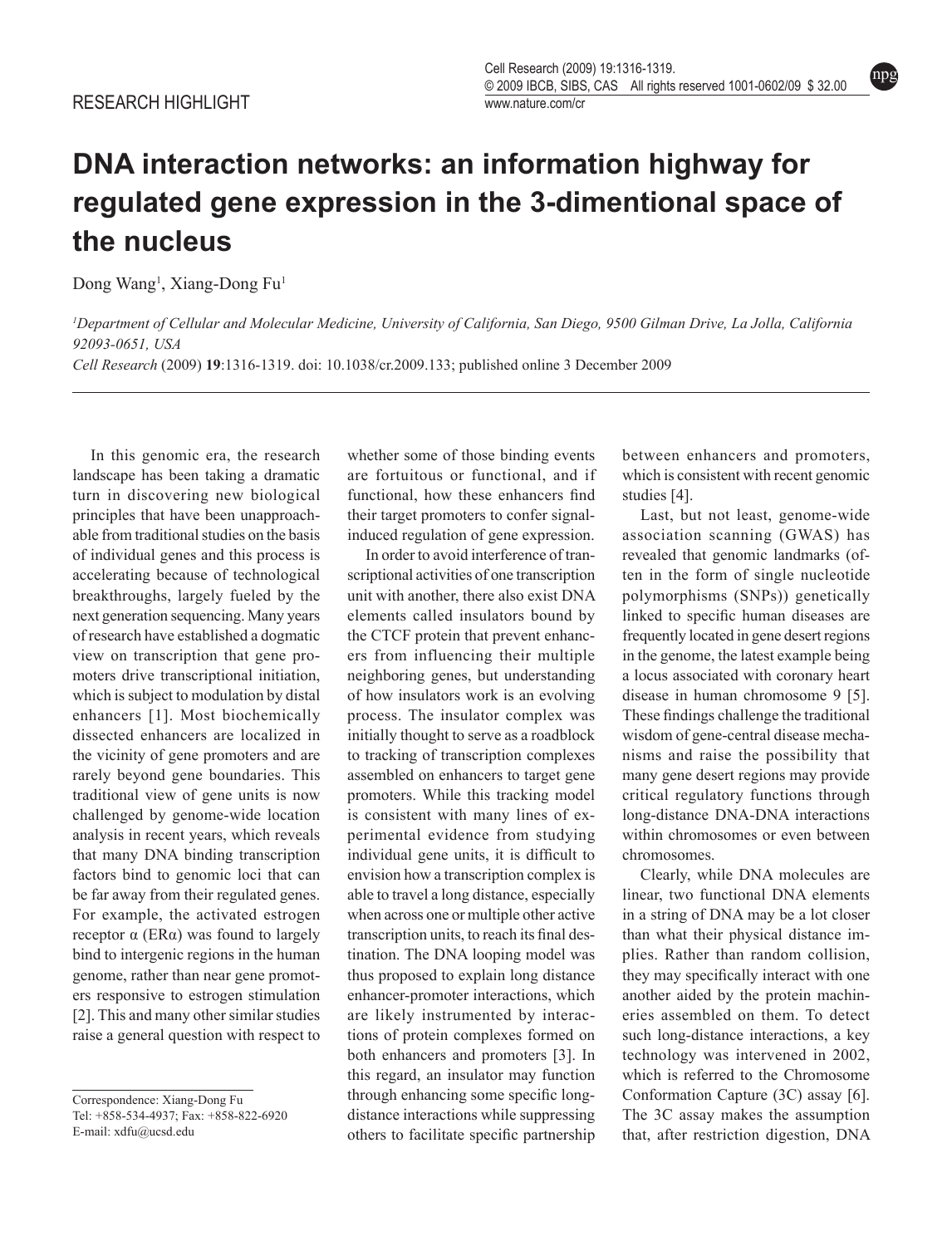segments that are tethered by common protein complexes have greater kinetic advantages in the DNA ligation reaction under dilute conditions than those freely diffusing in solution or anchored in different complexes, and once being ligated, the shuffled DNA products can be detected by PCR (Figure 1A). This proximity-based method was initially designed to interrogate specific candidate DNA-DNA interactions in question. While various improvements and extension of this 3C method have been made for more unbiased applications, it has been a dream to develop a truly unbiased approach to detect DNA-DNA interactions genome-wide.

This has now been accomplished by two teams, one led by Drs Cheung and Ruan in Singapore [7] and the other by Drs Lander and Dekker from the US [8]. The Singapore group developed the ChIA-PET technology to detect DNA-DNA interactions that are tethered by a common transcription factor (Figure 1B). The procedure starts with the initial steps in the traditional 3C

assay followed by a chromatin immunoprecipitation step to enrich for ERα-bound complexes. A biotinylated DNA linker that contains a site for a type II restriction enzyme (such as *MmeI*, which cuts DNA at a distance from its recognition site) is ligated to individual DNA ends, which are next linked in a second ligation reaction to result in the insertion of the dual linker between two DNA fragments tethered by common DNA-protein complexes. Upon restriction digestion to release the tag-linker-tag fragments and enrichment of such fragments by streptavidin affinity selection, specific adaptors are added to the fragments for PCR amplification and then for high throughput sequencing. In comparison, the Hi-C technology developed by the US group is simplified by incorporating biotinylated nucleotides into DNA ends prior to the ligation step in the standard 3C reaction, which allows affinity selection for shuffled DNA, adaptor addition, and high throughput sequencing (Figure 1C). Because of the omission of the antibody enrichment step, the Hi-C method permits genome-wide detection of long-distance DNA-DNA interactions, but without the information on specific interactions mediated by defined proteins, which should be amenable by incorporating the immunoprecipitation step as in ChIA-PET. Although both methods detected a large number of re-ligated DNA at the original cleavage sites, massive sequencing allowed detection of shuffled DNA, a testimony for the power of high throughput sequencing technologies that are transforming modern biological research.

What have we learnt from these power technological innovations? The Singapore group applied ChIA-PET to network interactions mediated by liganded estrogen receptor  $\alpha$ in a breast cancer cell line, detecting a large number of intra-chromosomal interaction clusters that stand above the background. Although most of the intra-chromosomal interactions (86%) take place between loci separated by < 100 Kb, a significant fraction of the in-



**Figure 1** Illustration of the Chromosome Conformation Capture (3C) assay **(A)** and the newly developed ChIP-PET **(B)** and Hi-C **(C)** technologies for global 3C analysis.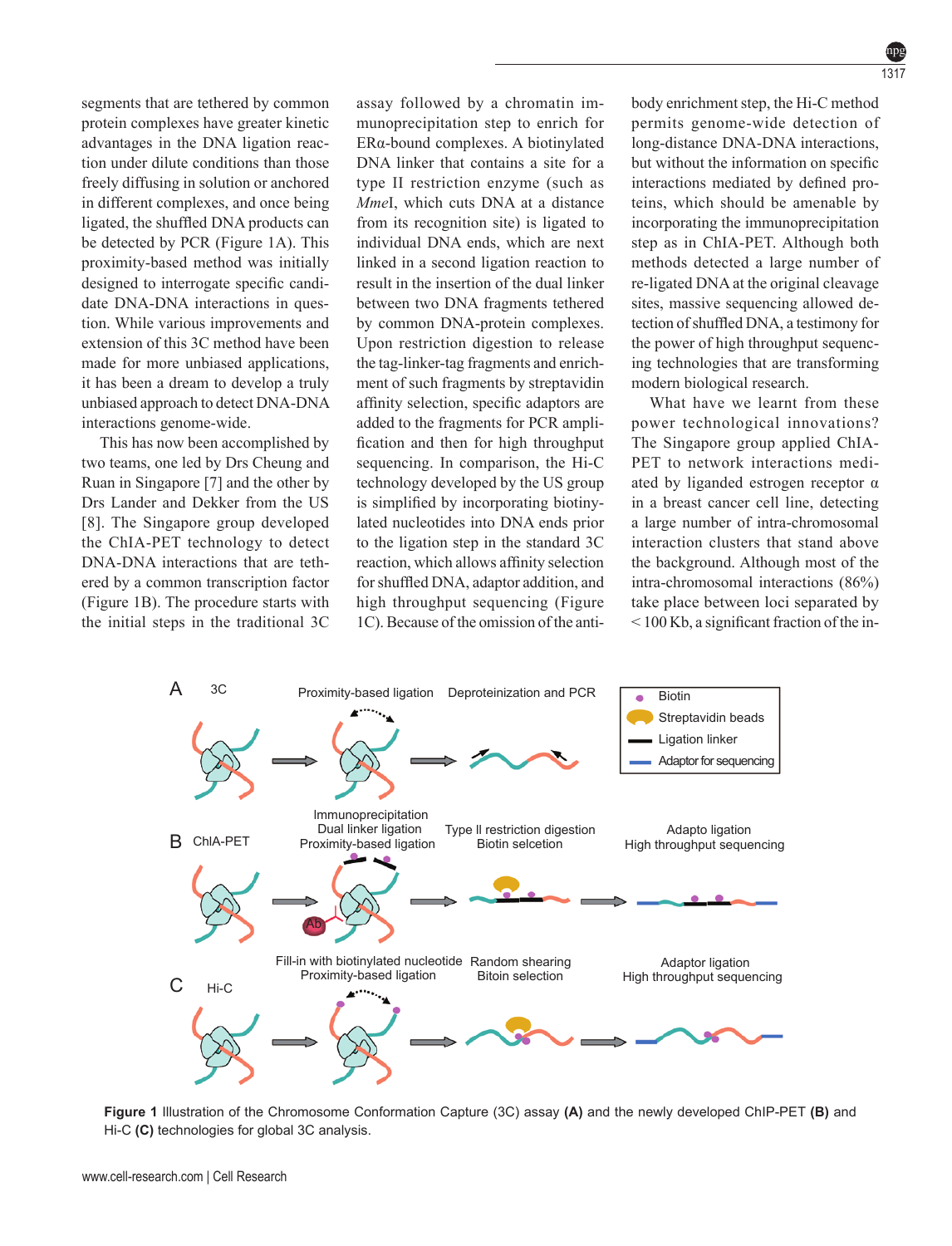teractions appear to occur between loci that are 100 Kb or more away from one another. A panel of these interactions was further confirmed by conventional 3C and FISH, some of which were also shown to be inducible by estrogen.

Interestingly, the authors detected two types of long-distance intra-chromosomal interactions. Besides duplex interactions, which reflect individual paired interactions between two specific genomic loci, they also observed many complex interactions that involve multiple ERα-bound DNA loci, suggesting that many DNA segments are looped into a common protein complex. These findings therefore suggest extensive DNA looping in the genome and collective interactions that may underlie coordinated regulation of gene expression from those interacting loci. The data linked the distal ERα binding sites to specific estrogen-responsive genes, and in many those specific pairs, ERα and Pol II appear to exhibit reciprocal binding strength (more  $ER\alpha$  at the distal than the promoter-proximal binding sites and the converse is true for Pol II), which is in line with the looping model for enhancer-promoter communications during transcription initiation. More importantly, the interaction map allowed the authors to assign genes that are intimately associated with DNA-DNA interactions (called anchored genes) versus genes resident in looped regions (called looped genes). Microarray analysis demonstrated that anchored genes are more likely up-regulated by liganded ERα than the genes in the looped regions. The dataset offers a rich source for individual investigators to look for key regulatory elements in their favorite gene models for detailed mechanistic studies.

The US group focused on using the Hi-C data to decipher some general principles underlying chromosomal organization in the 3-dimensional space of the nucleus, which are clearly nonrandom events as recently reviewed [9]. The authors mined the data with

a range of statistical tools to calculate the contact probability of DNA loci as the function of genomic distance. This analysis first confirmed chromosome territories observed by numerous chromosome painting studies, because DNA loci within the chromosomes (intrachromosome interactions) always show a great contact probability than those in separate chromosomes (inter-chromosomal interactions), therefore implying that DNA sequences within individual chromosomes occupy distinct territories in the nucleus. By calculating the contact probability within different regions of single chromosomes (currently at the resolution of 1 Mb), the authors also recognized two general patterns of chromosomal segments consisting of open versus closed (or packed) chromatin regions, which likely correspond to euand hetero-chromatins, respectively, as defined by biochemical and cytological studies. As expected, the regions associated with open chromatins are more closely linked than packed chromatins to a variety of genetic (DNase I hypersensitive sites) and epigenetic (histone modifications) marks associated with regulated gene expression.

Perhaps one of the most revealing aspects of the current study is the application of the Hi-C data to test models of DNA configuration within individual chromosome territories. When considered a chromosome as a form of polymer with various local and long-distance interactions, the so-called equilibrium globule model suggests a series of globular domains that are packed (after reaching the equilibrium) in a relatively random fashion in the nucleus. This model does not accommodate a mechanism to prevent the formation of knots, which would obviously obstruct the chromosome condensation/ decongestion process during the cell cycle. The alternative fractal globule model emphasizes a self-organizing process of a chromosome consisting of a series of small globular domains, resulting in an unentangled, knot-free polymer. The fractal model appears to make more sense, which is supported by 3D distance measured in a recent FISH study [10]. This conclusion is now further substantiated by curve fitting of the Hi-C derived contact probability as a function of genomic distance.

In summary, the genome-wide analysis of long-distance DNA-DNA interactions reported by the two recent studies marks the beginning of a predictable new wave of investigation into the physical basis of regulated gene expression. The data revealed by ChIP-PET has already suggested many co-regulated events that are likely the driver for the formation of small globules proposed in the fractal globule model now backed by the Hi-C data. Applications of these genome-wide mapping technologies in diverse biological systems will allow assignment of specific intergenic binding sites bound by individual transcription factors or critical SNPs from GWAS studies to their target genes. CTCF has been implicated in certain long-distance interactions [11], which can now be extended genome-wide to elucidate its role in coordinated gene expression as well as gene partitioning into individual interacting chromosomal domains as part of its insulator function. One technical challenge is an exponential number of tag density needed for a linear increase in detecting DNA-DNA interactions, especially for those taking place between chromosomes that depend on activating signals [12, 13]. This may be addressed by coupling the unbiased, genome-wide mapping strategies with target-specific approaches, such as the ligation-based 5C technique [14], to derive quantitative information on specific intra- and interchromosomal interactions. Obviously, these genomic technologies, which give rise to results derived from molecular averaging in a large number of cells, also need to be coupled with single cell-based, direct imaging techniques to study the specificity and dynamics of DNA folding/unfolding and chromosome rearrangement in response to